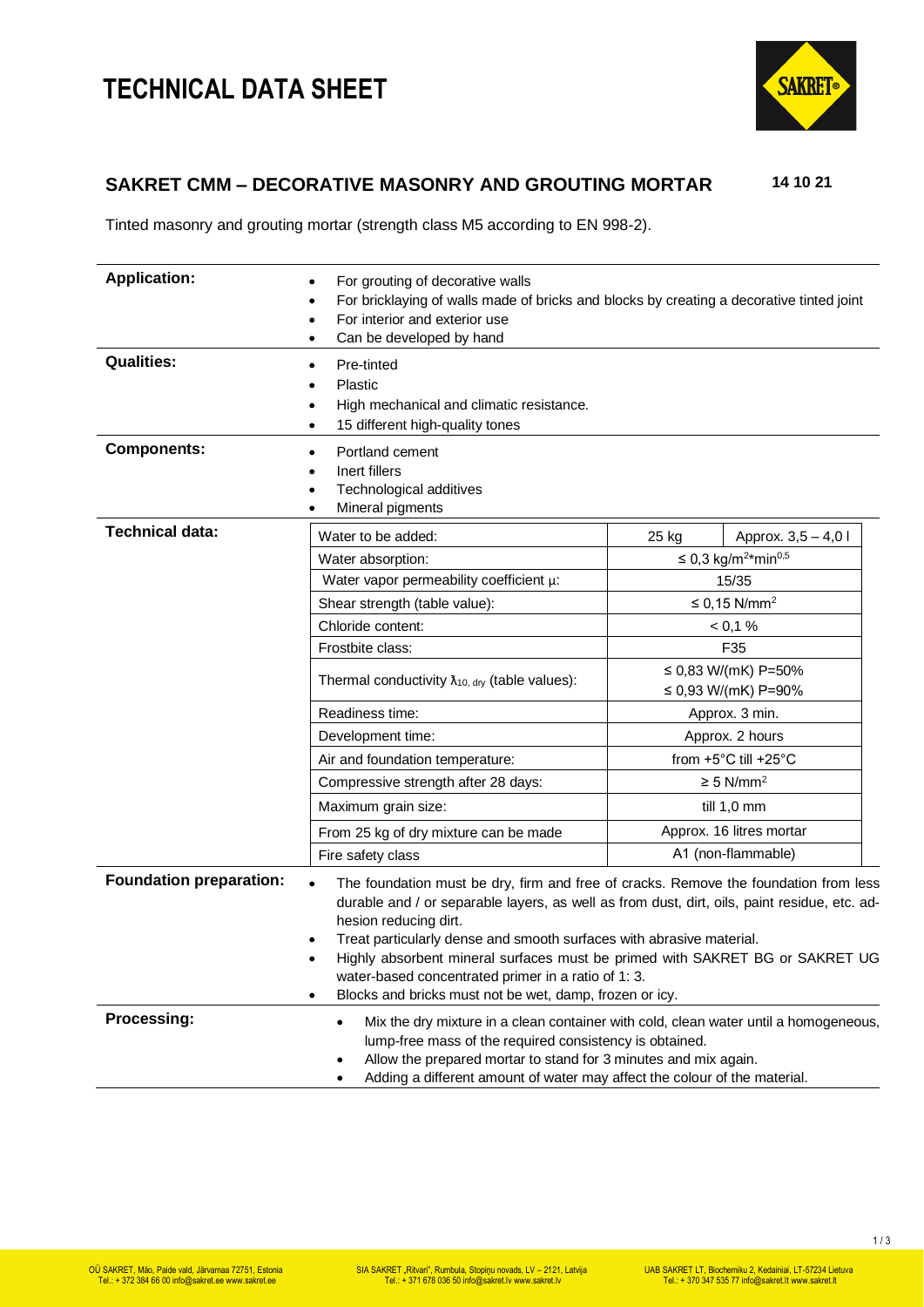## **TECHNICAL DATA SHEET**



### **SAKRET CMM – DECORATIVE MASONRY AND GROUTING MORTAR 14 10 21**

| <b>Additional recommenda-</b><br>tions for processing: | ٠<br>٠<br>$\bullet$<br>$\bullet$<br>٠<br>٠<br>٠<br>$\bullet$<br>٠<br>٠<br>٠                                                                                                                                       | All work must be carried out in accordance with the rules of cement mortar ma-<br>sonry technology.<br>Do not dilute material that has started to harden with water!<br>Processing of the material in wet and cold weather may affect the colour tone of<br>the product and cause salinization.<br>Increasing the amount of water to be added can cause salinisation and material<br>shades to change.<br>In order to reduce the possible change in the colour of the material, we recommend<br>mixing the entire package and working in even weather conditions.<br>Uneven water absorption of masonry materials can affect the tone of the material.<br>Materials from the same production batch must be used in one plane.<br>Do not use building elements that are wet or have a high technological humidity for<br>masonry, as this can lead to the formation of salt.<br>We do not recommend making decorative seams or masonry at temperatures <+<br>5° C and in wet / cold weather.<br>The addition of antifreeze additives to the material is not permitted.<br>Protect the material from direct weathering during drying and curing.<br>In addition to protection against the effects of moisture, we recommend coating ab-<br>sorbent surfaces with SAKRET HF with a hydrophobic composition after complete<br>curing (after 28 days). |          |                      |  |
|--------------------------------------------------------|-------------------------------------------------------------------------------------------------------------------------------------------------------------------------------------------------------------------|---------------------------------------------------------------------------------------------------------------------------------------------------------------------------------------------------------------------------------------------------------------------------------------------------------------------------------------------------------------------------------------------------------------------------------------------------------------------------------------------------------------------------------------------------------------------------------------------------------------------------------------------------------------------------------------------------------------------------------------------------------------------------------------------------------------------------------------------------------------------------------------------------------------------------------------------------------------------------------------------------------------------------------------------------------------------------------------------------------------------------------------------------------------------------------------------------------------------------------------------------------------------------------------------------------------------------------------------------|----------|----------------------|--|
| <b>Consumption:</b>                                    | $\bullet$                                                                                                                                                                                                         | Approx. 16 kg / m <sup>2</sup> of dry mix if the layer thickness is 10 mm.<br>For masonry approx. 0.8-1.0kg per brick.<br>Consumption of material for decorative masonry grouting:                                                                                                                                                                                                                                                                                                                                                                                                                                                                                                                                                                                                                                                                                                                                                                                                                                                                                                                                                                                                                                                                                                                                                                |          |                      |  |
|                                                        |                                                                                                                                                                                                                   | <b>Consumption grams on</b><br><b>Grout depth (mm)</b><br><b>Grout height (mm)</b>                                                                                                                                                                                                                                                                                                                                                                                                                                                                                                                                                                                                                                                                                                                                                                                                                                                                                                                                                                                                                                                                                                                                                                                                                                                                |          |                      |  |
|                                                        |                                                                                                                                                                                                                   |                                                                                                                                                                                                                                                                                                                                                                                                                                                                                                                                                                                                                                                                                                                                                                                                                                                                                                                                                                                                                                                                                                                                                                                                                                                                                                                                                   |          | <b>current meter</b> |  |
|                                                        |                                                                                                                                                                                                                   | 5                                                                                                                                                                                                                                                                                                                                                                                                                                                                                                                                                                                                                                                                                                                                                                                                                                                                                                                                                                                                                                                                                                                                                                                                                                                                                                                                                 | 10       | 80gr                 |  |
|                                                        |                                                                                                                                                                                                                   | 10                                                                                                                                                                                                                                                                                                                                                                                                                                                                                                                                                                                                                                                                                                                                                                                                                                                                                                                                                                                                                                                                                                                                                                                                                                                                                                                                                | 10<br>15 | 160gr                |  |
|                                                        |                                                                                                                                                                                                                   | 10<br>10                                                                                                                                                                                                                                                                                                                                                                                                                                                                                                                                                                                                                                                                                                                                                                                                                                                                                                                                                                                                                                                                                                                                                                                                                                                                                                                                          | 20       | 240gr                |  |
|                                                        |                                                                                                                                                                                                                   | 15                                                                                                                                                                                                                                                                                                                                                                                                                                                                                                                                                                                                                                                                                                                                                                                                                                                                                                                                                                                                                                                                                                                                                                                                                                                                                                                                                | 15       | 320gr                |  |
|                                                        |                                                                                                                                                                                                                   | 15                                                                                                                                                                                                                                                                                                                                                                                                                                                                                                                                                                                                                                                                                                                                                                                                                                                                                                                                                                                                                                                                                                                                                                                                                                                                                                                                                | 20       | 360gr<br>480gr       |  |
|                                                        |                                                                                                                                                                                                                   | 20                                                                                                                                                                                                                                                                                                                                                                                                                                                                                                                                                                                                                                                                                                                                                                                                                                                                                                                                                                                                                                                                                                                                                                                                                                                                                                                                                | 20       | 640gr                |  |
| Packing:                                               |                                                                                                                                                                                                                   |                                                                                                                                                                                                                                                                                                                                                                                                                                                                                                                                                                                                                                                                                                                                                                                                                                                                                                                                                                                                                                                                                                                                                                                                                                                                                                                                                   |          |                      |  |
|                                                        | ٠                                                                                                                                                                                                                 | Paper bags 25 kg / full pallet 48 pcs.                                                                                                                                                                                                                                                                                                                                                                                                                                                                                                                                                                                                                                                                                                                                                                                                                                                                                                                                                                                                                                                                                                                                                                                                                                                                                                            |          |                      |  |
| Storage:                                               | Protect the packaging from the weather, store it on wooden pallets in a cool and<br>dry place. Cover torn or opened packaging immediately.<br>Storage time in the original unopened packaging - 12 months.        |                                                                                                                                                                                                                                                                                                                                                                                                                                                                                                                                                                                                                                                                                                                                                                                                                                                                                                                                                                                                                                                                                                                                                                                                                                                                                                                                                   |          |                      |  |
| <b>Utilization:</b>                                    | Dispose of the hardened mixture as a mineral building material in accordance with<br>local regulations.<br>Dispose of the packaging in accordance with local regulations as paper laminated<br>with a film liner. |                                                                                                                                                                                                                                                                                                                                                                                                                                                                                                                                                                                                                                                                                                                                                                                                                                                                                                                                                                                                                                                                                                                                                                                                                                                                                                                                                   |          |                      |  |
| <b>Safety information:</b>                             | ٠<br>٠                                                                                                                                                                                                            | Contains cement, reacts alkaline with moisture!<br>Contains soluble hexavalent chromium Cr (VI) ions $\leq 0.0002\%$ .<br>Safety signs are indicated on the packaging and in the safety data sheets.                                                                                                                                                                                                                                                                                                                                                                                                                                                                                                                                                                                                                                                                                                                                                                                                                                                                                                                                                                                                                                                                                                                                              |          |                      |  |